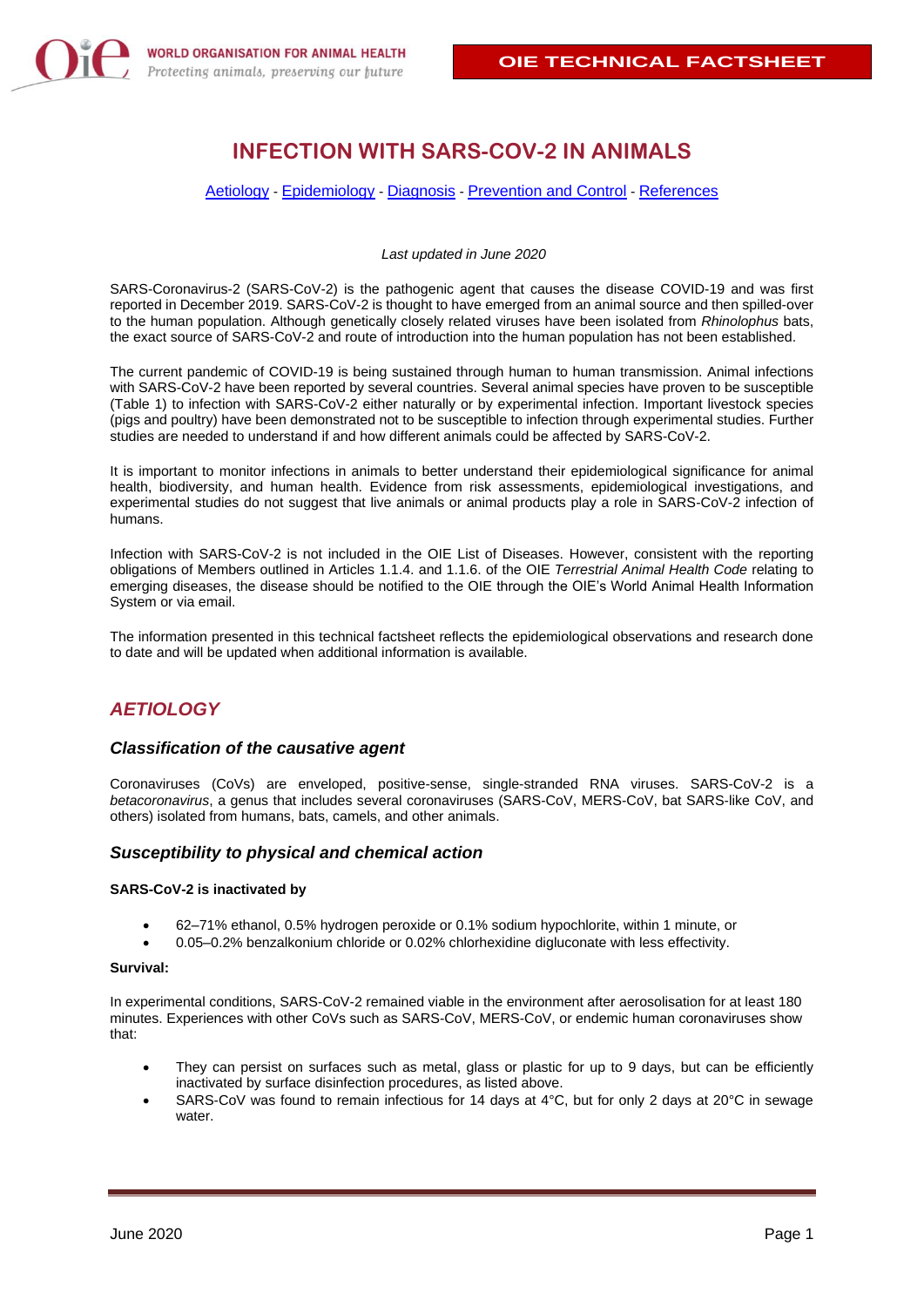# <span id="page-1-0"></span>*Epidemiology*

## *Hosts*

Although current evidence suggests that SARS-CoV-2 emerged from an animal source, that source has yet to be identified. The pandemic is driven by person to person transmission through respiratory droplets from coughing, sneezing, and talking. Genetic sequence data reveal that SARS-CoV-2 is genetically closely related to other coronaviruses circulating in *Rhinolophus* bat (horseshoe bat) populations. To date, there is not enough scientific evidence to identify the source of SARS-CoV-2 or to explain the original route of transmission to humans (which may involve an intermediate host).

Several animal species have tested positive for SARS-CoV-2, mostly as a result of close contact with humans infected with SARS-CoV-2. In addition, preliminary findings from experimental infection studies suggest that poultry and pigs are not susceptible to SARS-CoV-2 infection. The list of animal species for which information on natural or experimental infection is available is presented in Table 1.

| <b>Species</b>                                          | Type of<br>infection        | <b>Susceptibility</b><br>(none/low/high) | <b>Clinical</b><br>signs                       | <b>Transmission</b>                                        |
|---------------------------------------------------------|-----------------------------|------------------------------------------|------------------------------------------------|------------------------------------------------------------|
| Pigs                                                    | Experimental                | None                                     | <b>No</b>                                      | <b>No</b>                                                  |
| Poultry (chicken, ducks, and<br>turkeys)                | Experimental                | None                                     | <b>No</b>                                      | No                                                         |
| Dogs                                                    | Natural and<br>experimental | Low                                      | No                                             | <b>No</b>                                                  |
| Cats (domestic)                                         | Natural and<br>experimental | High                                     | Yes (none<br>to very mild<br>in some<br>cases) | Yes, between cats                                          |
| Tigers and lions                                        | Natural                     | High                                     | Yes                                            | Yes, between<br>animals                                    |
| Ferrets                                                 | Experimental                | High                                     | No (very<br>mild in<br>some<br>cases)          | Yes, between ferrets                                       |
| Minks                                                   | Natural                     | High                                     | Yes                                            | Yes, between minks<br>and suggested from<br>mink to humans |
| Egyptian fruit bats (Rousettus<br>aegyptiacus)          | Experimental                | High                                     | <b>No</b>                                      | Yes, between Fruit<br>bats                                 |
| Golden Syrian hamsters                                  | Experimental                | High                                     | Yes (none<br>to very mild<br>in some<br>cases) | Yes, between<br>hamsters                                   |
| Macaques (Macaca<br>fascicularis and Macaca<br>mulatta) | Experimental                | High                                     | Yes                                            | Yes                                                        |

|  |  | Table 1. Summary of findings in animals to date |  |
|--|--|-------------------------------------------------|--|
|  |  |                                                 |  |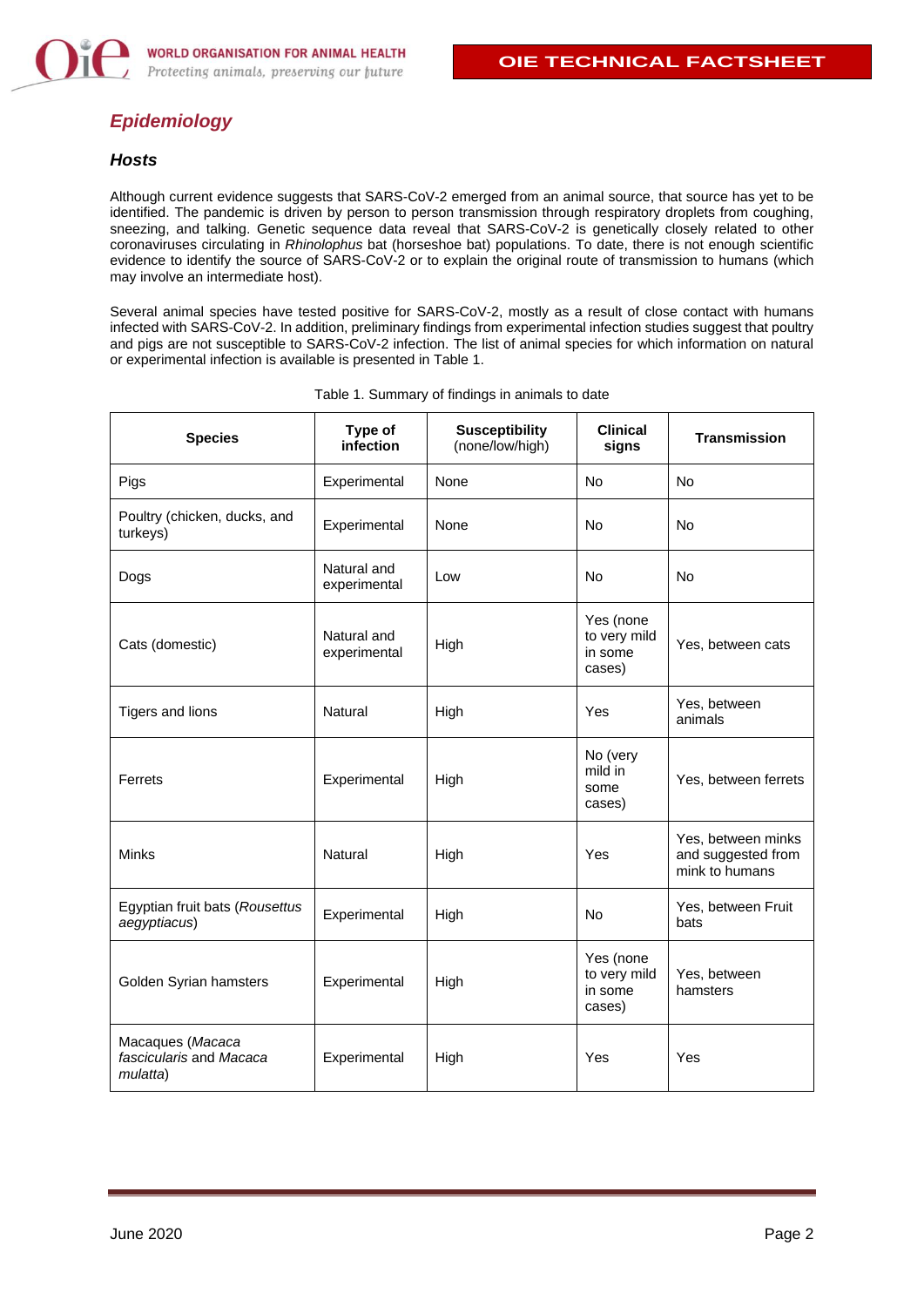

## *Transmission*

Information on the routes of transmission of SARS-CoV-2 among animals is limited. However, as for other respiratory viruses, it appears to be transmitted to animals and between animals by direct contact (e.g. droplets). SARS-CoV-2 has been found in secretions from the respiratory tract and in faeces.

#### *Viraemia, incubation and infectious period*

In laboratory settings, the incubation period in animals appears to be similar to the one seen in humans (i.e. between 2 and 14 days, with a mean duration of 5 days). However, more studies are required to solidly estimate the mean duration of incubation and the infectious periods.

## *Sources of virus*

The main source of the virus is respiratory droplets and respiratory secretions, although it is possible to isolate SARS-CoV-2 from faeces of infected animals.

## *Pathogenesis*

In laboratory settings, infected animals showed presence of the virus in the respiratory tract and, in some cases, lesions in the trachea and lungs, associated with dyspnoea and cough.

## *Occurrence and impact*

There have been sporadic reports of companion animals and captive wild animals infected with SARS-CoV-2. With regard to production animals, to date, SARS-CoV-2 has only affected mink farms in the Netherlands, with high morbidity and low mortality.

## <span id="page-2-0"></span>*Diagnosis*

Knowledge about the susceptibility of different animal species to SARS-CoV-2 infection and clinical signs is, to date, limited (see Table 1).

## *Clinical diagnosis*

Knowledge about clinical disease manifestations in animals is limited. Current evidence suggests clinical signs may include, but are not limited to, coughing, sneezing, respiratory distress, nasal discharge, ocular discharge, vomiting or diarrhoea, fever, and lethargy. As in humans, asymptomatic infections occur.

## *Lesions*

More studies are needed to systematically categorise the lesions resulting from infection with SARS-CoV-2 in animals.

In transgenic mice expressing the human version of the SARS-CoV-2 ACE2 receptor, the typical histopathology outcome was interstitial pneumonia with significant inflammatory cell infiltration around the bronchioles and blood vessels, and viral antigens were detected in bronchial epithelial cells and alveolar epithelial cells. These pathological findings were not seen in wild type mice infected with SARS-CoV-2. In golden Syrian hamsters, histopathological changes were reported in the respiratory tract and spleen. Rhesus macaques infected with SARS-CoV-2 presented lesions similar to those seen in humans. Juvenile cats infected with SARS-CoV-2 presented massive lesions in the nasal and tracheal mucosa epithelia, and lungs. SARS-CoV-2 can replicate in the upper respiratory tract of ferrets without causing severe disease and only resulting in pathological findings such as severe lymphoplasmacytic perivasculitis and vasculitis, increased numbers of type II pneumocytes, macrophages, and neutrophils in the alveolar septa and alveolar lumen, and mild peribronchitis in the lungs.

## *Differential diagnosis*

All other causes for respiratory or digestive illness should be excluded before a tentative diagnosis for infection with SARS-CoV-2 is made. Existence of an epidemiological link with a confirmed infection, in humans or other animals should be considered when narrowing down the list of differential diagnoses.